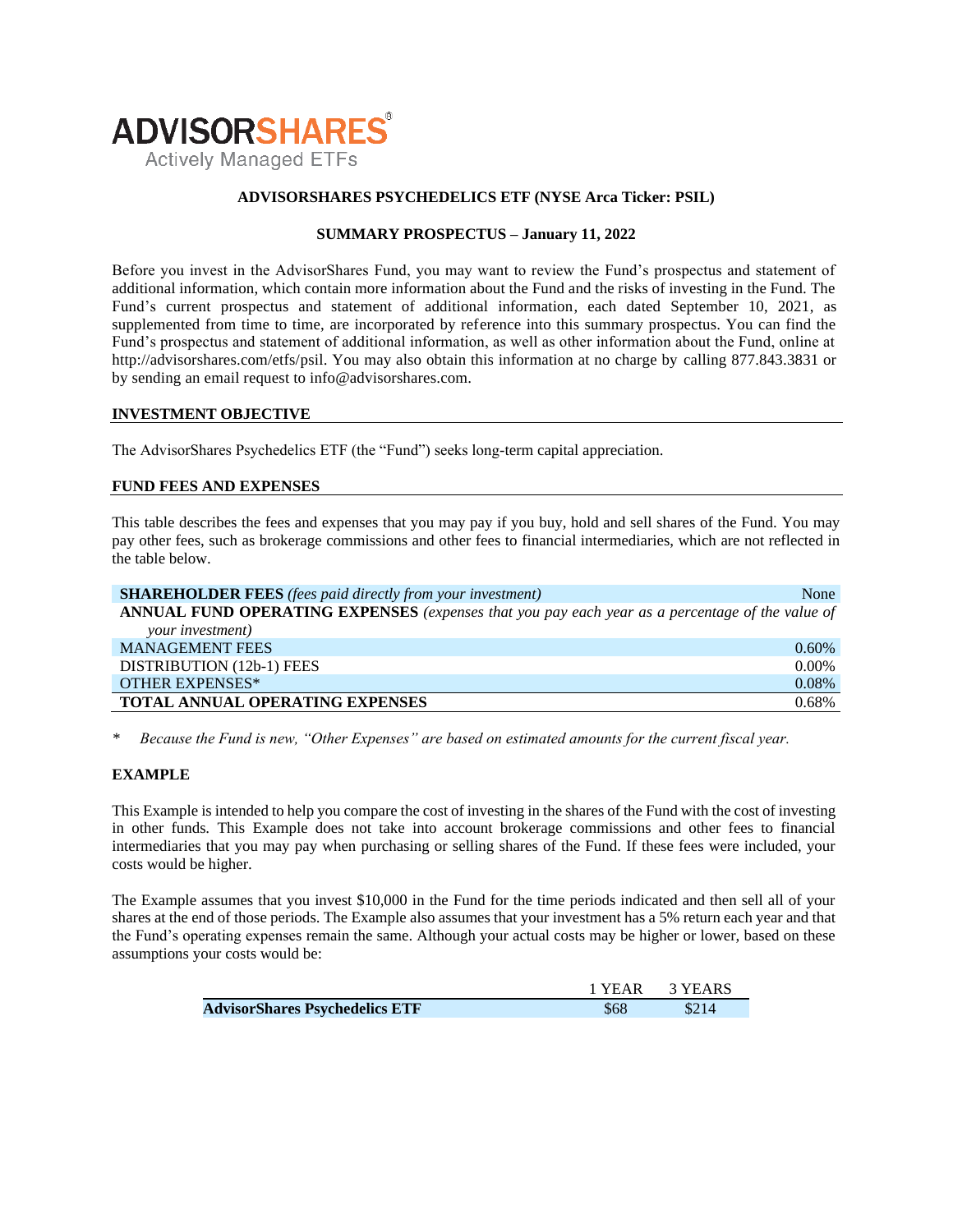## **PORTFOLIO TURNOVER**

The Fund pays transaction costs, such as commissions, when it buys and sells securities (or "turns over" its portfolio). A higher portfolio turnover rate may indicate higher transaction costs and may result in higher taxes when Fund shares are held in a taxable account. These costs, which are not reflected in Total Annual Operating Expenses or in the Example, affect the Fund's performance. This rate excludes the value of portfolio securities received or delivered as a result of in-kind creations or redemptions of the Fund's shares. The Fund is new and does not yet have a portfolio turnover rate.

## **PRINCIPAL INVESTMENT STRATEGIES**

The Fund is an actively managed exchange-traded fund ("ETF") that seeks to achieve its investment objective by investing, under normal circumstances, at least 80% of its net assets (plus any borrowings for investment purposes) in (i) securities of companies that derive at least 50% of their net revenue from or devote 50% of their assets to psychedelic drugs and (ii) derivatives that have economic characteristics similar to such securities. The Fund primarily invests in publicly listed life sciences companies focused on psychedelic medicines as well as other companies with activities in the psychedelics business. The Fund invests in exchange -listed equity securities, including common and preferred stock of U.S. and foreign mid, small and micro-capitalization companies, and in total return swaps intended to provide exposure to such companies.

Psychedelic drugs, also known as hallucinogens, are a group of substances, includin g psilocybin, that are used to change and enhance sensory perceptions, thought processes, and energy levels. Psychedelic medicines, therapeutics, and healthcare treatments may be used in the treatment of illnesses such as depression, addiction, anxiety and post-traumatic stress disorder. Psychedelic medicine companies include life sciences companies having significant business activities in, or significant exposure to, the psychedelics industry, including producers or distributors of psychedelic medicines, biotechnology companies engaged in research and development of psychedelic medicines, and companies that provide psychotherapy treatments and mental health services using psychedelics. The Fund does not consider cannabis to be a psychedelic drug.

The Fund will not invest directly in or hold ownership in any companies that engage in psychedelics-related business unless permitted by national and local laws of the relevant jurisdiction including, but not limited to, U.S. federal and state laws.

The Fund will concentrate at least 25% of its investments in the Pharmaceuticals, Biotechnology & Life Sciences Industry Group within the Health Care Sector. The Fund is non-diversified and may invest a greater percentage of its assets in a particular issuer than a diversified fund.

The Advisor may use a variety of methods for security selection. As the Fund primarily focuses on certain industries, the Advisor intends to select companies with dominant positions in their respective markets, or those in unique positions for growth and expansion. The Advisor will utilize numerous outside analyst ratings and stock selection rating tools. In addition, the Advisor may invest the Fund's assets in lesser-known companies that the Advisor believes have a unique opportunity for growth. At times, the Advisor may aim to buy certain out-of-favor stocks believed to be at prices below their future potential value, as measured by the Advisor or outside analysts. The Fund may sell a security when the Advisor believes that the security is overvalued or better investment opportunities are available, or to limit position size within the Fund's portfolio.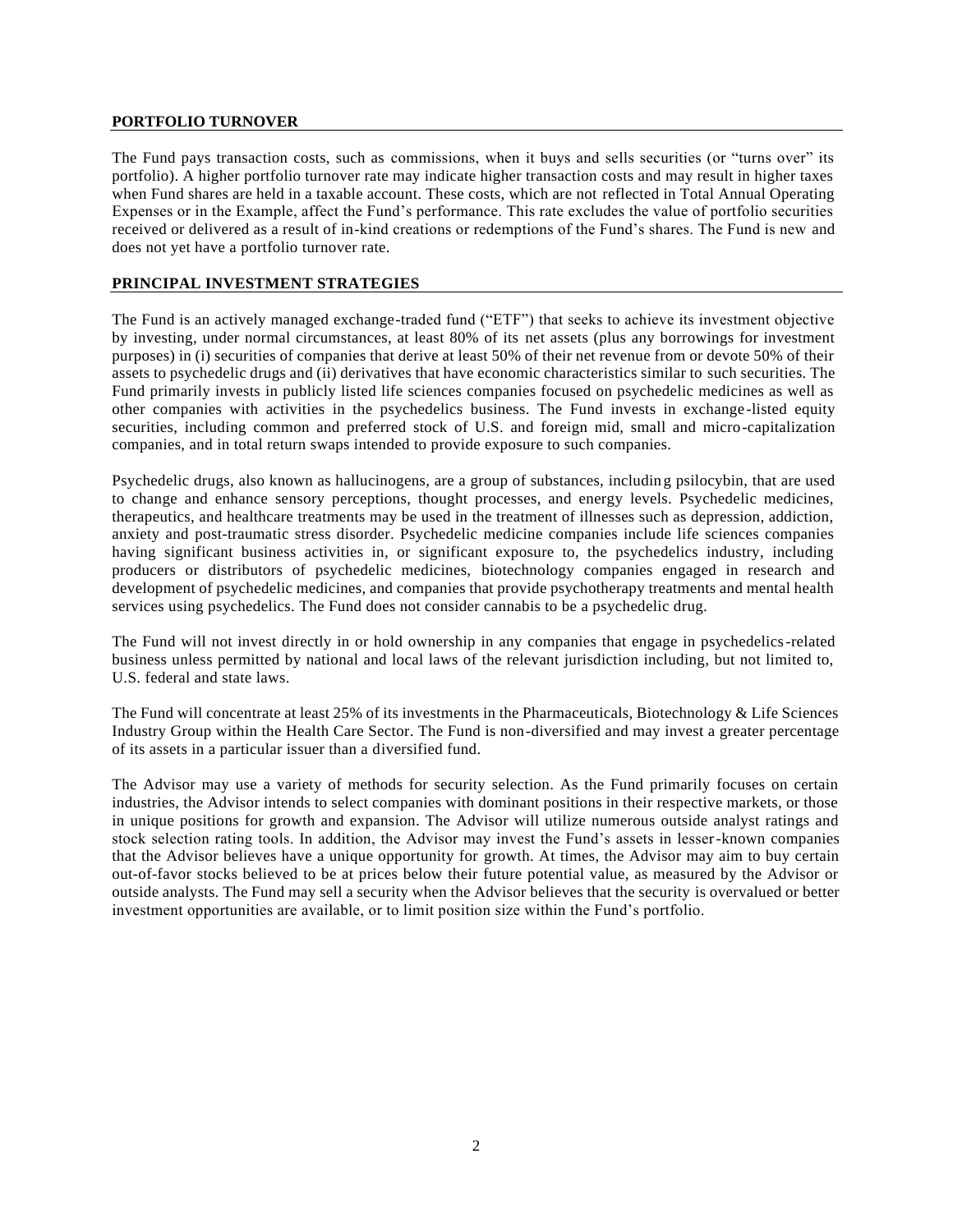### **PRINCIPAL RISKS OF INVESTING IN THE FUND**

The Fund is subject to a number of risks, described below, that may affect the value of its shares, including the possible loss of money. As with any fund, there is no guarantee that the Fund will achieve its investment objective.

**Psychedelics Companies Risk**. Psychedelics companies are subject to various laws and regulations that may differ at the state/local and federal level. These laws and regulations may significantly affect a psychedelics company's ability to secure financing, impact the market for psychedelics business sales and services, and set limitations on psychedelics use, production, transportation, and storage. There can be no guarantees that such approvals or administrative actions will happen or be favorable for psychedelics companies, and such actions may be subject to lengthy delays, and may require length and expensive clinical trials. Additionally, therapies containing controlled substances may generate public controversy. Political and social pressures and adverse publicity could lead to delays in approval of, and increased expenses for, psychedelics companies and any future therapeutic candidates they may develop. All of these factors and others may prevent psychedelics companies from becoming profitable, which may materially affect the value of certain Fund investments. In addition, psychedelics companies are subject to the risks associated with the biotechnology and pharmaceutical industries.

In Canada, certain psychedelic drugs, including psilocybin, are classified as Schedule III drugs under the Controlled Drugs and Substances Act ("CDSA") and, as such, medical and recreational use is illegal under Canadian federal law. In the United States, most psychedelic drugs, including psilocybin, are classified as Schedule I drugs under the Controlled Substances Act ("CSA") and the Controlled Substances Import and Export Act (the "CSIEA") and, as such, medical and recreational use is illegal under the U.S. federal laws. There is no guarantee that psychedelic drugs or psychedelic-inspired drugs will ever be approved as medicines in either jurisdiction.

In the United States, Drug Enforcement Agency ("DEA") scheduling determinations removing a substance from Schedule I are dependent on Food and Drug Administration ("FDA") approval of a substance or a specific formulation of a substance for a therapeutic or medicinal use. Unless and until psilocybin, psilocin, or other psychedelics-based products receive FDA approval, such products are prohibited from sale, which limits the growth opportunities for certain portfolio companies of the Fund. Even if approved by the FDA, the manufacture, importation, exportation, domestic distribution, storage, sale, and legitimate use of such products will continue to be subject to a significant degree of regulation by the DEA. There can be no guarantees that such approvals or administrative actions will happen or be favorable for psychedelics companies. Such actions may be subject to lengthy delays and may require lengthy and expensive clinical trials. Additionally, therapies containing controlled substances may generate public controversy and carry reputational risk. Political and social pressures and adverse publicity could lead to delays in approval of, and increased expenses for, psychedelics companies and any future therapeutic candidates they may develop. Psychedelics companies also are subject to the risks associated with the biotechnology and pharmaceutical industries. In addition, because certain psychedelic drugs, including psilocybin, are a Schedule I controlled substance, Section 280E of the Internal Revenue Code of 1986 ("Internal Revenue Code") applies by its terms to the purchase and sale of such psychedelic drugs and provides that no deduction or credit is allowed for expenses incurred during a taxable year "in carrying on any trade or business if such trade or business (or the activities which comprise such trade or business) consists of trafficking in controlled substances (within the meaning of Schedules I and II of the CSA) which is prohibited by federal law or the law of any state in which such trade or business is conducted." The disallowance of such tax deductions will likely affect the value of psychedelic drug-related companies. All of these factors and others may prevent psychedelics companies from becoming profitable, which may materially affect the value of certain Fund investments.

**Counterparty Risk.** The Fund may invest in financial instruments involving counterparties that attempt to gain exposure to a particular group of securities, index or asset class without actually purchasing those securities or investments, or to hedge a position. The Fund's use of such financial instruments involves risks that are different from those associated with ordinary portfolio securities transactions. For example, if a swap agreement counterparty defaults on its payment obligations to the Fund, this default will cause the value of your investment in the Fund to decrease.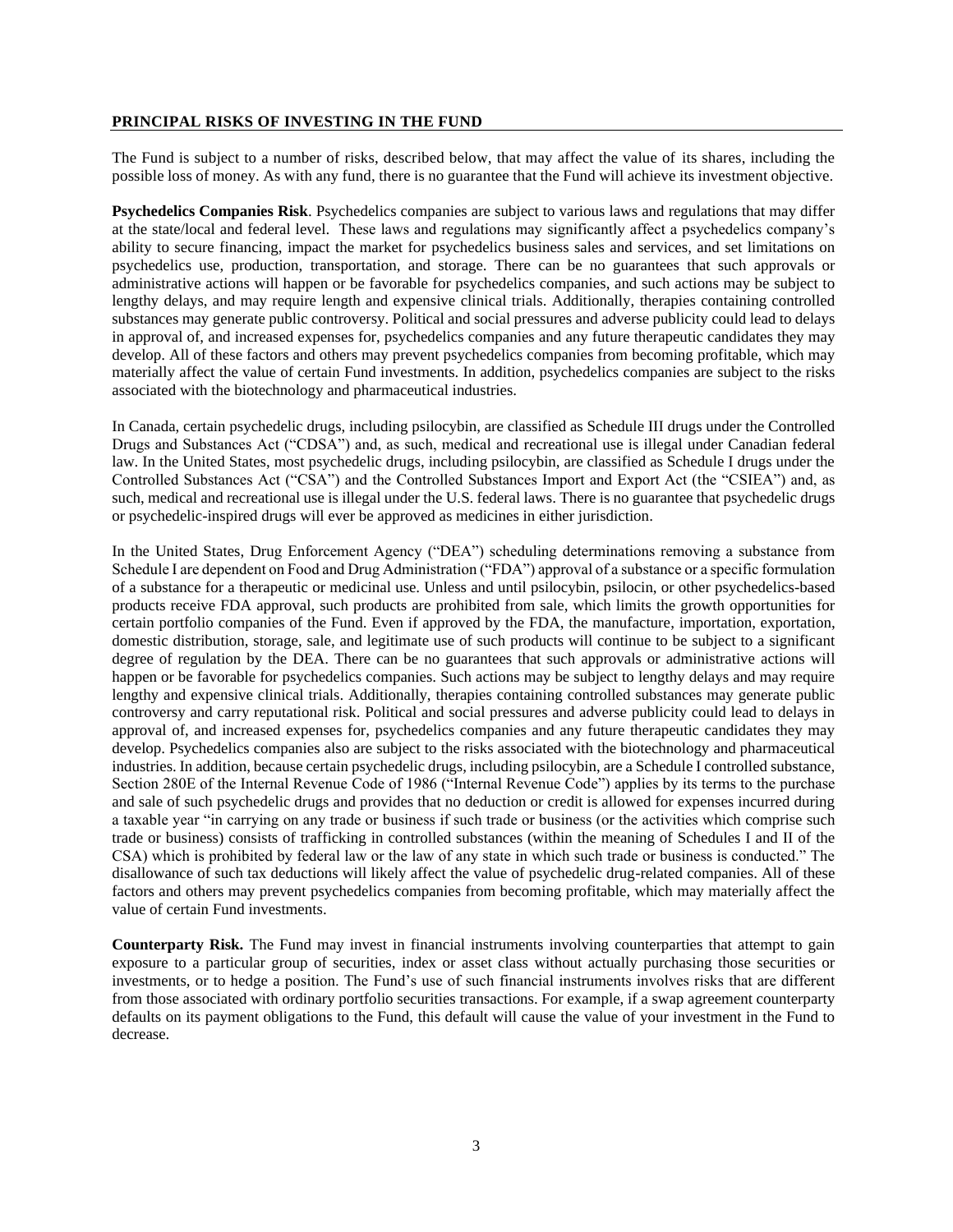**Derivatives Risk.** Derivatives may be riskier than other types of investments because they may be more sensitive to changes in economic or market conditions than other types of investments and could result in losses that significantly exceed the Fund's original investment. A derivative is a financial contract the value of which depends on, or is derived from, the value of a financial asset (such as stock, bond or currency), a physical asset (such as gold), or a market index (such as the S&P 500 Index). Many derivatives create leverage thereby causing the Fund to be more volatile than it would be if it had not invested in derivatives. Derivatives, such as total return swaps, also expose the Fund to counterparty risk (the risk that the derivative counterparty will not fulfill its contractual obligations) and to credit risk (the risk that a counterparty is or is perceived to be unwilling or unable to make timely payments or otherwise meet its contractual obligations).

**Equity Risk.** The prices of equity securities rise and fall daily. These price movements may result from factors affecting individual issuers, industries or the securities market as a whole. In addition, equity markets tend to move in cycles which may cause stock prices to fall over short or extended periods of time.

**ETF Market Risk.** In stressed market conditions, the market for certain ETF shares may become less liquid in response to deteriorating liquidity in the markets for the ETF's underlying portfolio holdings. This adverse effect on liquidity for the ETF's shares in turn can lead to differences between the market price of the ETF's shares and the underlying value of those shares. In addition, there are a limited number of institutions that act as authorized participants. If these institutions exit the business or are, for any reason, unable to process creation and/or redemption orders with respect to the Fund, or purchase and sell securities in connection with creation and/or redemption orders, as applicable, and no other authorized participant steps forward to create or redeem, or purchase or sell securities, as applicable, Fund shares may trade at a premium or discount to net asset value ("NAV") and possibly face operational issues such as trading halts and/or delisting. The absence of an active market in the Fund's shares could lead to a heightened risk of differences between the market price of the Fund's shares and the underlying value of those shares.

**Foreign Investment Risk.** The Fund's investments in securities of foreign issuers may involve certain risks that are greater than those associated with investments in securities of U.S. issuers. These include risks of adverse changes in foreign economic, political, regulatory and other conditions; changes in currency exchange rates or exchange control regulations (including limitations on currency movements and exchanges); differing accounting, auditing, financial reporting and legal standards and practices; differing securities market structures; and higher transaction costs. In addition, the securities of some foreign companies may be less liquid and, at times, more volatile than securities of comparable U.S. companies.

**Canada Risk.** The Canadian economy is susceptible to adverse changes in certain commodities markets, including those related to the agricultural and mining industries. It is also heavily dependent on trading with key partners. Any reduction in this trading may adversely affect the Canadian economy.

**Growth Investing Risk.** Growth stocks can be volatile for several reasons. Since those companies usually invest a high portion of earnings in their businesses, they may lack the dividends of value stocks that can cushion stock prices in a falling market. The prices of growth stocks are based largely on projections of the issuer's future earnings and revenues. If a company's earnings or revenues fall short of expectations, its stock price may fall dramatically.

**Health Care Sector Risk.** Companies in the Health Care Sector are subject to extensive government regulation and their profitability can be significantly affected by restrictions on government reimbursement for medical expenses, rising costs of medical products and services, pricing pressure (including price discounting), limited product lines, litigation, obsolescence of technology and an increased emphasis on the delivery of health care through outpatient services.

**Pharmaceuticals, Biotechnology & Life Sciences Industry Group Risk.** The Fund will concentrate at least 25% of its investments in the Pharmaceuticals, Biotechnology & Life Sciences Industry Group within the Health Care Sector. Companies in the Pharmaceuticals, Biotechnology & Life Sciences Industry Group can be significantly affected by, among other things, government approval of products and services, government regulation and reimbursement rates, product liability claims, patent expirations and protection, and intense competition.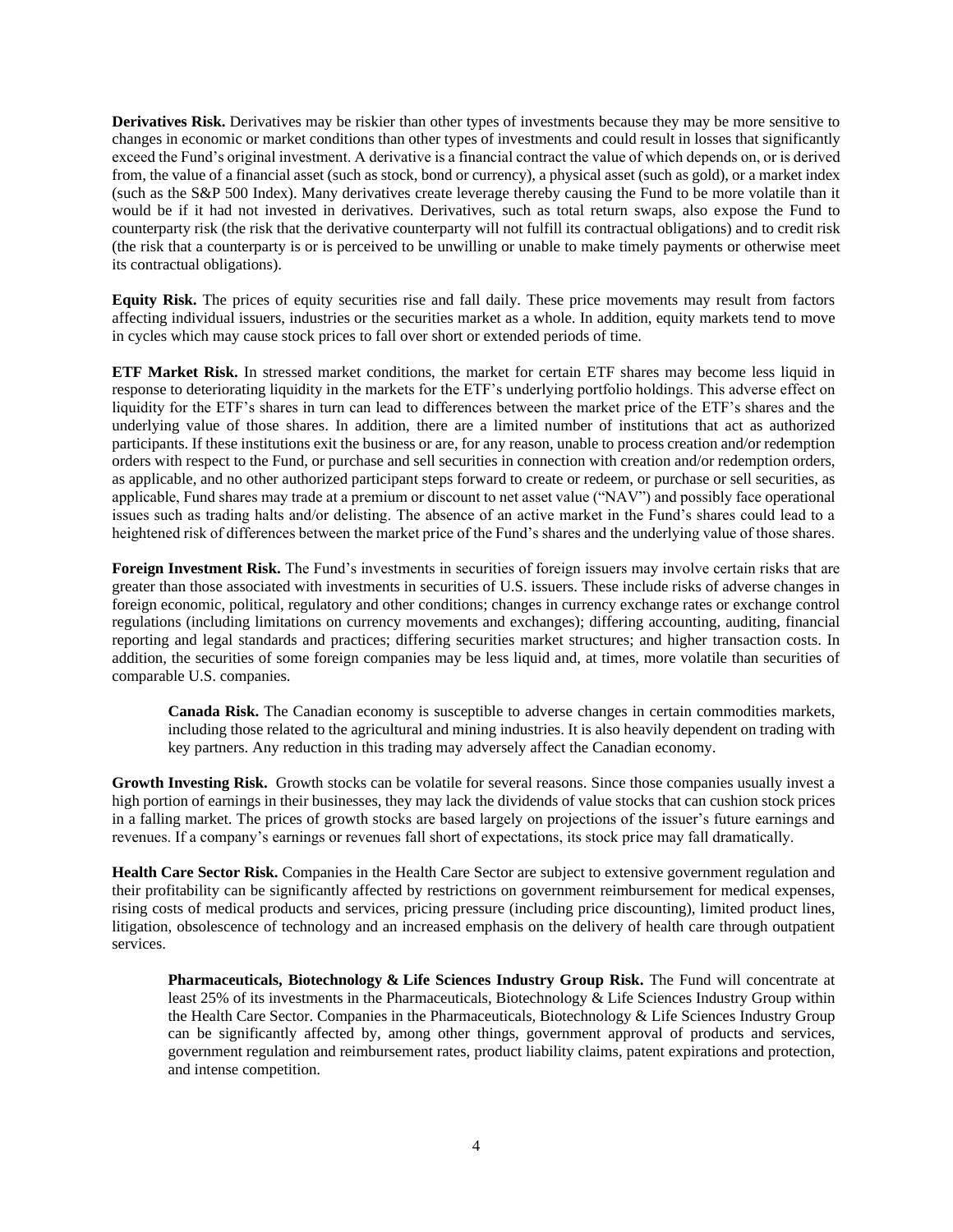**Market Risk.** Due to market conditions, the value of the Fund's investments may fluctuate significantly from day to day. Price fluctuations may be temporary or may last for extended periods. This volatility may cause the value of your investment in the Fund to decrease. Local, regional, or global events such as war, acts of terrorism, the spread

of infectious illness or other public health issues, recessions, or other events could have a significant impact on the market generally and on specific securities. The market value of a security may also decline because of factors that affect a particular industry or industries, such as labor shortages or increased production costs and competitive conditions within an industry. Because of its link to the markets, an investment in the Fund may be more suitable for long-term investors who can bear the risk of short-term principal fluctuations, which at times may be significant.

**Management Risk.** The Advisor continuously evaluates the Fund's holdings, purchases and sales with a view to achieving the Fund's investment objective. However, achievement of the stated investment objective cannot be guaranteed. The Advisor's judgment about the markets, the economy, or companies may not anticipate actual market movements, economic conditions or company performance, and these factors may affect the return on your investment.

**Non-Diversification Risk.** As a non-diversified fund under the federal securities laws, the Fund may invest a greater percentage of its assets in a particular issuer and hold a smaller number of portfolio securities; therefore, the value of the Fund's shares may be more volatile than the value of shares of more diversified funds.

**Small-Capitalization Risk.** Security prices of small cap companies may be more volatile than those of larger companies and therefore the Fund's share price may be more volatile than those of funds that invest a larger percentage of their assets in securities issued by larger-cap companies. These risks are even greater for micro-cap companies.

**Trading Risk.** Shares of the Fund may trade above or below their NAV. The trading price of the Fund's shares may deviate significantly from their NAV during periods of market volatility and, in such instances, you may pay significantly more or receive significantly less than the underlying value of the Fund's shares. There can be no assurance that an active trading market for the Fund's shares will develop or be maintained. In addition, trading in shares of the Fund may be halted because of market conditions or for reasons that, in the view of the NYSE Arca, Inc. (the "Exchange"), make trading in shares inadvisable.

**Value Investing Risk.** Because the Fund may utilize a value style of investing, the Fund could suffer losses or produce poor results relative to other funds, even in a rising market, if the Advisor's assessment of a company's value or prospects for exceeding earnings expectations or market conditions is wrong.

## **FUND PERFORMANCE**

A comparison of the Fund's performance with that of a broad measure of market performance may give some indication of the risks of an investment in the Fund; however, the Fund is new and, therefore, does not have a performance history for a full calendar year. Of course, once the Fund has performance, this past performance (before and after taxes) does not necessarily indicate how the Fund will perform in the future.

Updated performance information is available on the Fund's website at www.advisorshares.com.

#### **MANAGEMENT**

**Name Title** AdvisorShares Investments, LLC Advisor

### **PORTFOLIO MANAGER**

| <b>Name and Title</b>                                            | <b>Length of Service with Advisor</b> |
|------------------------------------------------------------------|---------------------------------------|
| <b>Dan S. Ahrens, Managing Director, Chief Operating Officer</b> | since November 2008                   |
| & Portfolio Manager                                              |                                       |

5